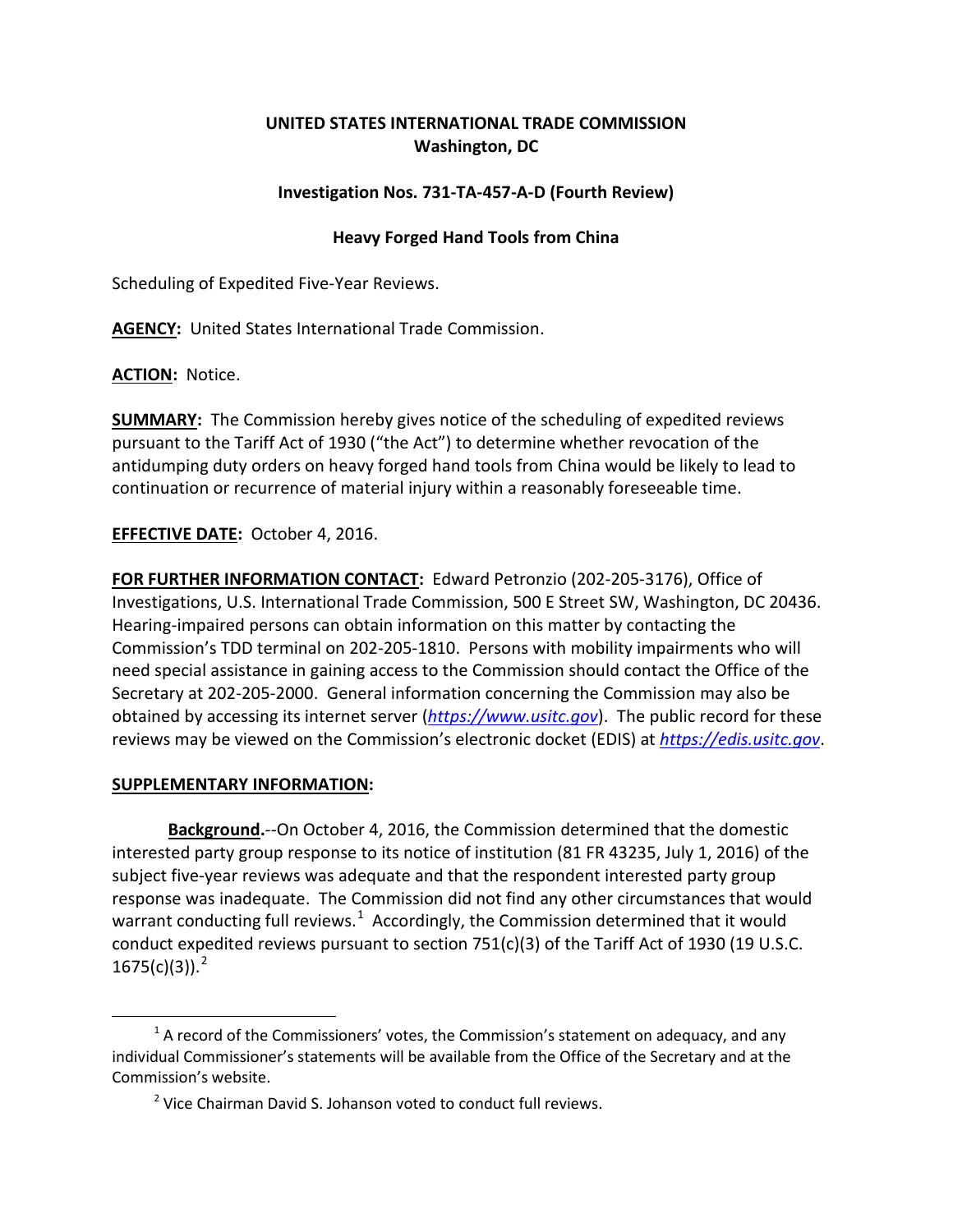For further information concerning the conduct of these reviews and rules of general application, consult the Commission's Rules of Practice and Procedure, part 201, subparts A and B (19 CFR part 201), and part 207, subparts A, D, E, and F (19 CFR part 207).

**Staff report.**--A staff report containing information concerning the subject matter of the reviews will be placed in the nonpublic record on October 27, 2016, and made available to persons on the Administrative Protective Order service list for these reviews. A public version will be issued thereafter, pursuant to section 207.62(d)(4) of the Commission's rules.

**Written submissions.**--As provided in section 207.62(d) of the Commission's rules, interested parties that are parties to the reviews and that have provided individually adequate responses to the notice of institution, $3$  and any party other than an interested party to the reviews may file written comments with the Secretary on what determination the Commission should reach in the reviews. Comments are due on or before November 1, 2016 and may not contain new factual information. Any person that is neither a party to the five-year reviews nor an interested party may submit a brief written statement (which shall not contain any new factual information) pertinent to the reviews by November 1, 2016. However, should the Department of Commerce extend the time limit for its completion of the final results of its reviews, the deadline for comments (which may not contain new factual information) on Commerce's final results is three business days after the issuance of Commerce's results. If comments contain business proprietary information (BPI), they must conform with the requirements of sections 201.6, 207.3, and 207.7 of the Commission's rules. The Commission's rules with respect to filing were revised effective July 25, 2014. *See* 79 Fed. Reg. 35920 (June 25, 2014), and the revised Commission Handbook on E-filing, available from the Commission's website at *[https://edis.usitc.gov](https://edis.usitc.gov/)*.

In accordance with sections 201.16(c) and 207.3 of the rules, each document filed by a party to the reviews must be served on all other parties to the reviews (as identified by either the public or BPI service list), and a certificate of service must be timely filed. The Secretary will not accept a document for filing without a certificate of service.

**Determination.**--The Commission has determined these reviews are extraordinarily complicated and therefore has determined to exercise its authority to extend the review period by up to 90 days pursuant to 19 U.S.C. 1675(c)(5)(B).

 $\overline{a}$ 

<span id="page-1-0"></span><sup>&</sup>lt;sup>3</sup> The Commission has found the responses submitted by Ames Companies, Inc. and Council Tool Company, Inc. to be individually adequate. Comments from other interested parties will not be accepted (*see* 19 CFR 207.62(d)(2)).